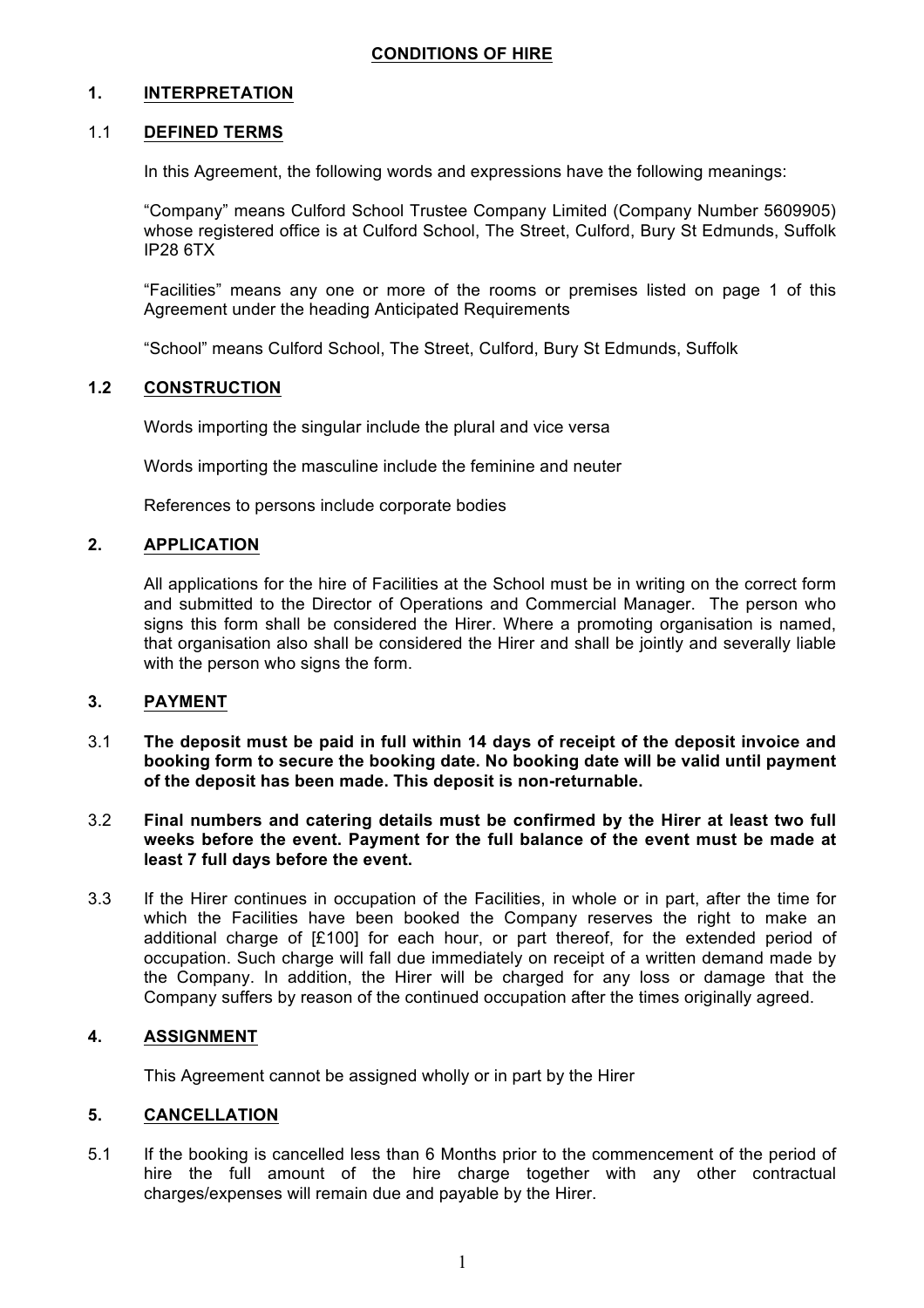# **6. ADVERTISING**

All advertising for events at the School shall be done legally and on authorized sites only. Any fly posting of events taking place at the School is strictly prohibited and if this occurs the Company reserves the right to cancel the hiring with no liability to the Hirer. This right may be exercised whether or not fly posting takes place with the knowledge or consent of the Hirer and is without prejudice to the Company's' right to instigate proceedings for contravention of the Town and Country Planning (Control of Advertisements) Regulations as may from time to time apply.

# **7. DAMAGE, LOSS & ACCIDENT**

- 7.1 The Company will not be responsible for any loss of or damage to any property arising out of the hiring nor for loss, damage, or injury which may be incurred by or done or happen to any person or persons using the Facilities during the period of hire arising from any cause whatsoever or for any loss due to any breakdown of machinery, failure of supply of electricity, leakage of water, fire, government restriction or Act of God which may cause the Facilities (or any part of them) to be temporarily closed or the hiring to be interrupted or cancelled.
- 7.2 The Hirer shall indemnify the Company against all loss or damage suffered by the Company and any claims made against the Company arising from or in consequence of the non observance or non performance of any of the conditions of hire by the Hirer or his agents or employees and from any action, neglect or default by the Hirer, his agents or employees.
- 7.3 The Company shall not be liable for any damage theft or loss of any property goods articles or things whatsoever placed deposited brought into or left within the boundaries of the School either by the Hirer for his use or purpose or by any other person and the Hirer shall indemnify the Company against all actions claims demands damages and expenses arising from such damage theft or loss other than to the extent such damage, theft or loss is the direct result of a deliberate or negligent act of the Company or its employees or agents.
- 7.4 The Company reserves the right to claim compensation from the Hirer for any damage theft or loss to fixtures, fittings equipment, machinery, buildings or other property of the School during the period of hire, to include any extended period as referred to in clause 3.3 above.

# **8. ALTERATIONS FITTINGS & DECORATIONS**

- 8.1 The following shall not be permitted except with the previous consent in writing from the Company given to the Hirer who shall provide at his expense any plans, specifications or other information that the Company may reasonably require. Any damage caused in contravention of this clause will be repaired by the Company and any costs incurred (to include but not limited to a charge for labour and materials) to repair such damage will be recovered from the Hirer.
- 8.1.1 No structures, erections, fittings, decorations or alterations of any kind shall be put up inside the Facilities or within the grounds of the School.
- 8.1.2 No additions or alterations to the existing service installations or furniture and fittings shall be made and any such additions and alterations for which consent has been granted shall be carried out and maintained and removed to the entire satisfaction of the Company and or any professional advisor appointed by the Company
- 8.1.3 No nails screws bolts tapes adhesive of any type or any other such things shall be driven into or placed on any surface whatsoever.
- 8.1.4 No external signage is to be screwed, nailed, taped, tied on, cable tied, attached with Blu Tac or adhesive to any part of the infrastructure of the school to include lamp posts, school signage, fences, brickwork, hedges, trees, gates. Any damage caused will be billed to the hirer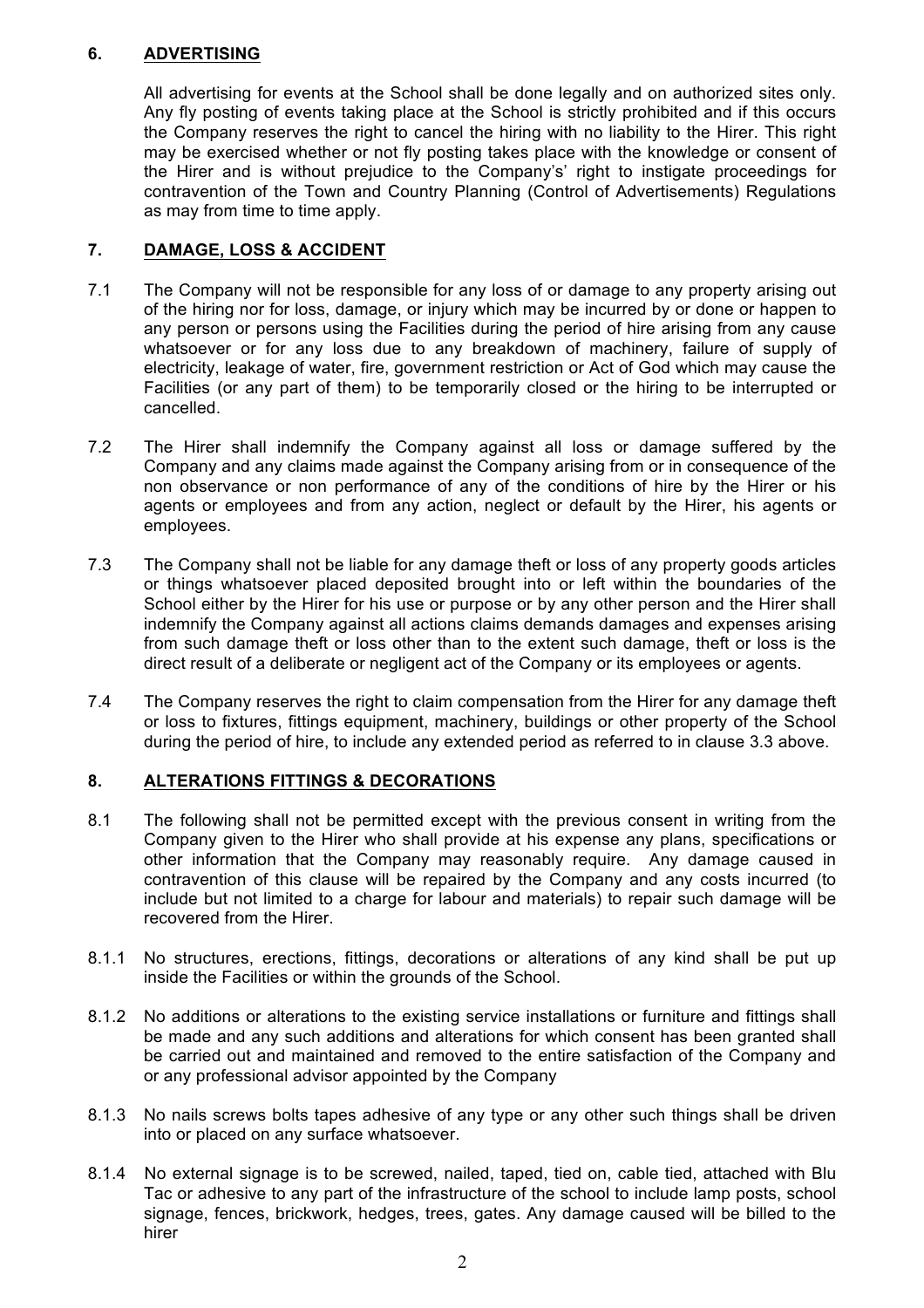- 8.1.5 No substances which may cause dampness shall be placed on any surface. Any accidental spillage of liquid is to be dried immediately.
- 8.1.6 No equipment is to be dragged across any floors. Any equipment too heavy to be carried must be wheeled on suitable equipment.
- 8.2 Any works of any nature carried out within the boundaries of the School by the Hirer shall, if the Company so requires, be carried out by a contractor nominated by the Company and all reasonable costs incurred shall be paid by the Hirer.
- 8.3 Any works or any nature carried out within the boundaries of the School by the Hirer and not carried out by a contractor nominated by the Company shall be executed to the complete satisfaction of the Company.

# **9. SAFETY & CONTROL**

- 9.1 The following instructions are to be strictly adhered to:
- 9.1.1 No flammable materials shall be brought into or used within the Facilities.
- 9.1.2 The Hirer shall not remove obstruct conceal or tamper with any of the fire appliances which are placed around the School
- 9.1.3 The Hirer shall comply with any directions given by the Director of Operations or any other authorised member of the School staff or representative of the Chief Fire Officer in relation to any works carried out or activities carried on in the School which may increase the risk of fire and will provide any necessary additional fire appliances as directed and shall treat with suitable fireproofing substances any materials that need to be so treated.
- 9.1.4 All designated fire exits (both the route and the doors themselves) are to be kept free of obstruction and unlocked at all times when the School is in use. The Hirer will comply immediately with an instruction from the Operations Director or any other authorised member of the School staff or representative of the Chief Fire Officer in relation to any obstruction of a fire exit route or door.
- 9.2 The Hirer shall be responsible during the period of hire for the efficient supervision of Facilities together with the effective control of children and the orderly and safe admission and departure of persons to and from the Facilities and the preservation of good order and decency.
- 9.3 The right of entry to the School at all times is reserved to any duly authorised member of the School staff, Police, Fire Service or the Licensing Authority.
- 9.5 The maximum permitted number of persons for a particular function will be that stated on page 1 of this booking form.
- 9.6 The Hirer, his employees, agents and contractors shall comply with all reasonable requirements and requests of the Company or any authorised member of School staff.
- 9.7 **Under no circumstances whatsoever are naked flames allowed in any part of the buildings**.
- 9.8 **Smoking is not permitted within any part of the School other than with the clearly marked designated smoking areas**.
- 9.9 All scenery and costumes used for performances or the like must be fireproofed.
- 9.10 **NO SMOKE MACHINES** are to be used within the Facilities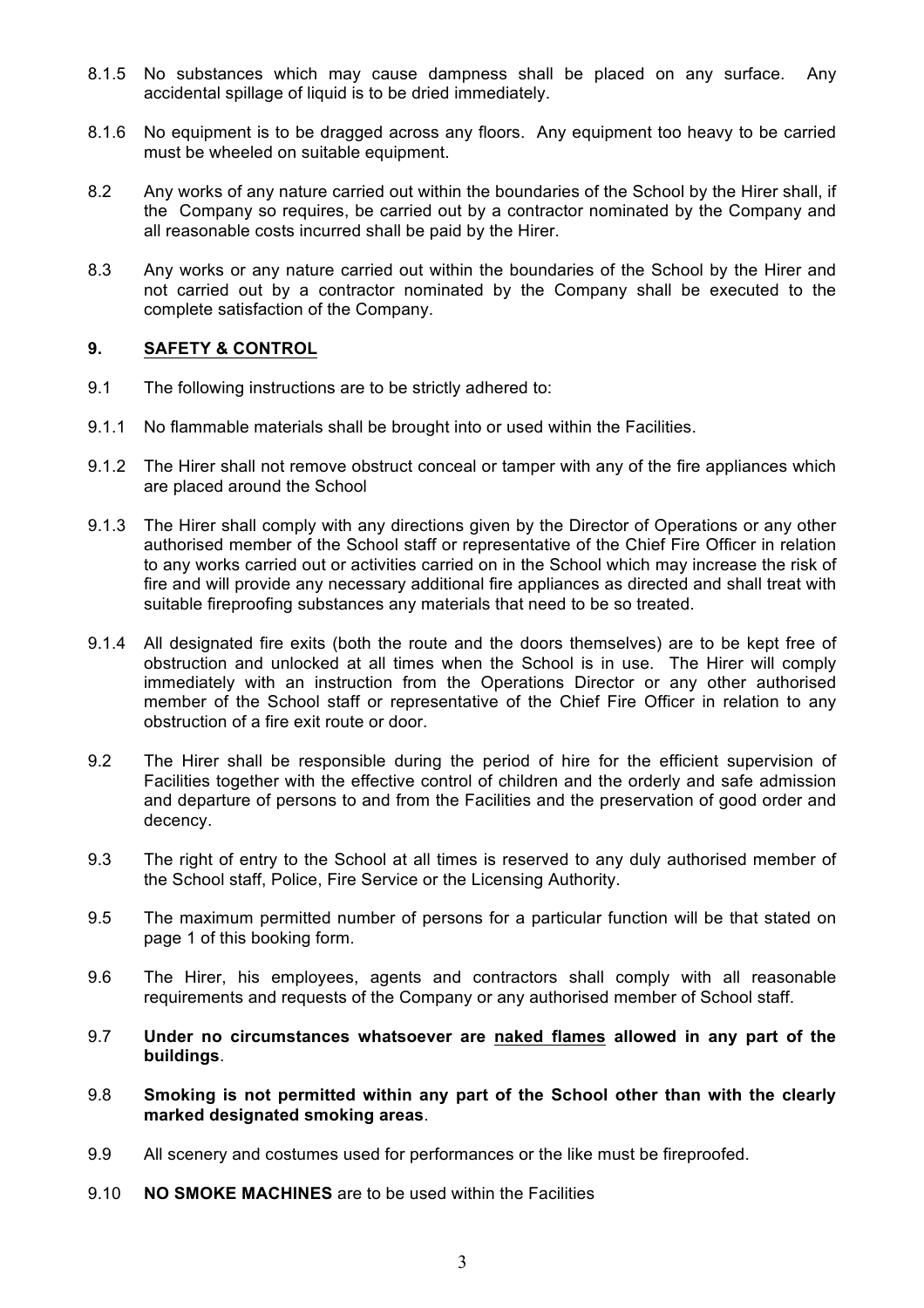- 9.11 Electrical Safety All electric appliances brought into the Facilities should bear a current Portable Appliance Test "pass" label. Any that do not carry such a label should be for PAT testing by a competent person prior to bringing onto the site and used.
- 9.12 **The use of fireworks is strictly prohibited within any part of the School or its grounds**.

#### **10. MUSIC & BROADCASTING**

- 10.1 In the event of a performance of any musical composition the Hirer:
- 10.1.1 Shall be liable to pay such sums as laid down from time to time by the Performing Rights Society Limited, and the Hirer will supply the Director of Operations within fourteen days after the event, on the form supplied, the total attendance, receipts from sales and average price per ticket and/or other information as may from time to time be necessary to assess the correct levels of payment.
- 10.1.2 Shall permit any duly authorised agent of the Performing Rights Society Limited free access to the School during any public performance.
- 10.1.3 Shall pay to the Performing Rights Society Limited any payment properly due and indemnify the Company against all actions demands damages and expenses in respect of any royalty to which the Performing Rights Society Limited may be entitled and which is not covered in the sums referred to in clause 10.1.1
- 10.1.4 Shall indemnify the Company against all actions claims demands damages and expenses arising out of the performance of any work not in the repertoire of the Performing Rights Society Limited.
- 10.1.5 Shall produce to the Director of Operations copies of any necessary licences before the commencement of the hiring.
- 10.1.6 Shall indemnify the Company against any infringement of copyright which may occur during the hiring.
- 10.2 In the event of the Hirer or its agents or employees using recorded music during a hiring it is the Hirer's responsibility to ensure the necessary licence or waiver from Phonographic Performances Limited, 1 Upper James Street, London, W1F 9DE is in place. The Hirer will be responsible for the payment of any fees for such a licence and shall indemnify the Company against all actions claims demands damages and expenses arising from non compliance.

### **11. GENERAL MISCELLANEOUS PROVISIONS**

- 11.1 The Company will not be liable for any loss due to the breakdown of machinery failure of supply of electricity gas or water escape of gas or water fire government restriction industrial civil disturbance structural damage to the School howsoever caused which may result in the School being temporarily closed or the hiring being interrupted or cancelled.
- 11.2 No animals shall be permitted in the School except guide dogs and such animals as permitted by the Company.
- 11.3 The use of confetti is prohibited during any function at the School and no party poppers are to be used in the grounds.
- 11.4 The hire of the Facilities specified does not entitle the Hirer to use or enter the School at any time other than during the specified hours for which the Facilities have been hired, unless by prior arrangement with the Director of Operations.

# **12. NOISE & NUISANCE**